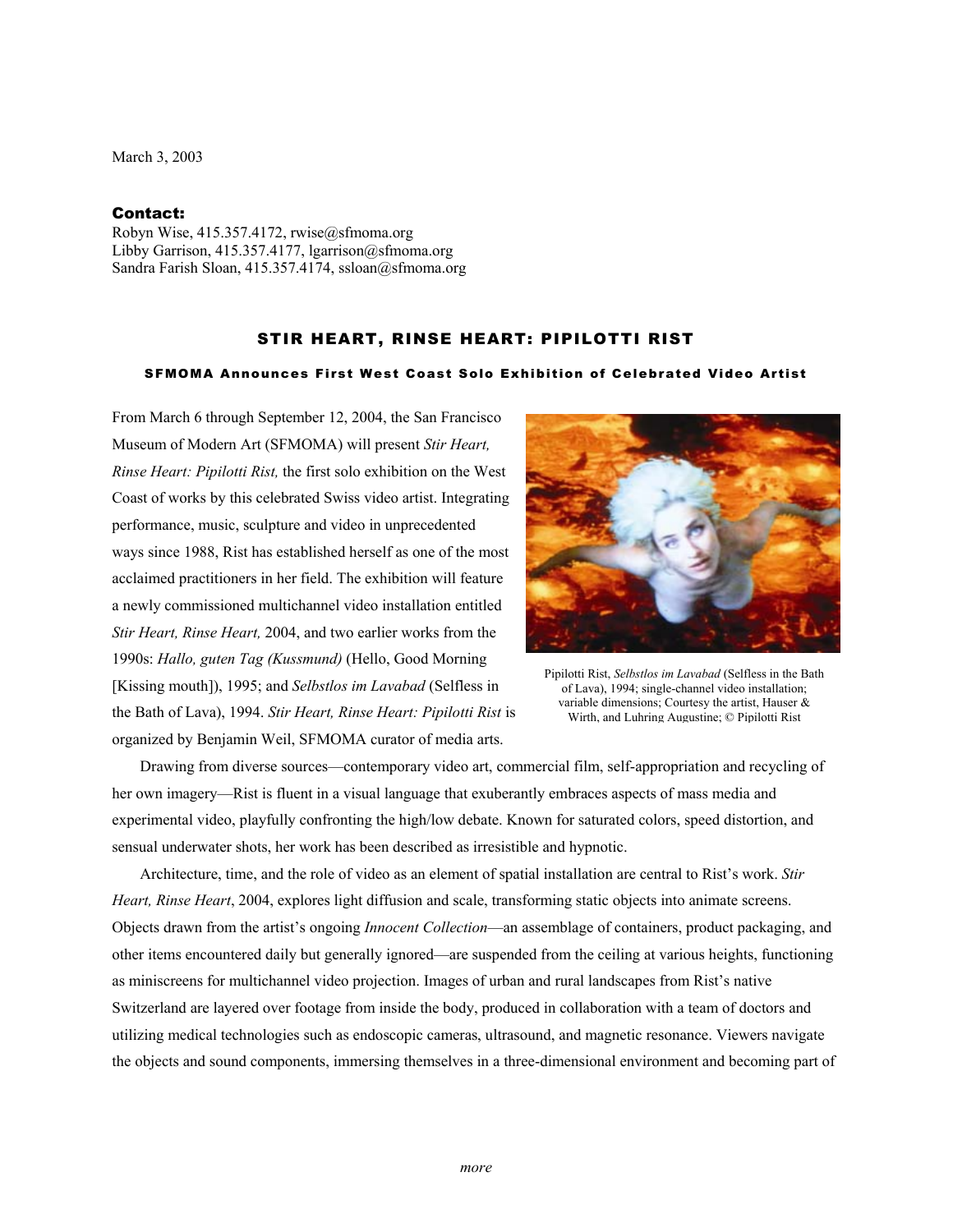the stage. This work is a special commission by SFMOMA and the Musée d'Art Moderne Grand-Duc Jean in Luxembourg.

Providing context for the artist's trajectory, a second gallery will feature two earlier video-sculptures. The ambiguous relationship between interiority and exteriority is the subject of *Hallo, guten Tag (Kussmund)* (Hello, Good Morning [Kissing Mouth]), a 1995 single-channel video installation with sound and objects. A close-up image of the artist's mouth blows kisses from an LCD screen embedded in a bathroom-cabinet-sized mirror mounted on



Pipilotti Rist, *Hallo, guten Tag (Kussmund)* (Hello, Good Morning [Kissing Mouth]), 1995; single-channel video object, ed 7/10; 15 ½ x 12 ¾ inches; Private Collection; © Pipilotti Rist

the wall at a height approximately opposite the viewer's mouth. Exemplifying Rist's inclination for creating a screen within a screen, or a space tucked away within a space, this work speaks to the human need for private interiors and secrets. It reimagines ordinary domestic space as an extension of mental landscape, illustrating the presence of fantasy even in the most practical activities.

*Selbstlos im Lavabad* (Selfless in the Bath of Lava) again recontextualizes the ubiquitous, television-like shape of the video monitor by placing it in an unexpected location. Like much of Rist's work, it is also seductively corporeal. This single-channel video installation comprises a video monitor visible through a hole in the gallery floorboards. A closer

examination reveals footage of the artist, nude and writhing in a pool of molten lava. On the soundtrack, Rist cries in German, French, Italian and English: "I am a worm and you are a flower. You would have done everything better. Help me. Excuse me."

 Originally presented in a group exhibition at Basel, Switzerland, in 1994, *Selbstlos im Lavabad* was next installed in Zurich at the foot of a sculpture of the Madonna and Child, where it seemed to respond to religious notions of damnation. Later, installed in the floor of P.S.1 in New York, Rist's plea addressed the towering viewers who were forced to crouch in observation and acknowledge the eroticism of her predicament—tiny, nude and plaintive. Consistent with Rist's leaning toward the transitory nature of live performance, her work continually reinvents itself in each new space.

 Rist was born in Rheintal, Switzerland. Zurich is currently her home base, though she spent 2002 as a visiting faculty member at the University of California, Los Angeles. Her work has been exhibited regularly in European museums and international biennials since 1988, but there have been few opportunities to see her work in the United States. Perhaps best known for her Public Art Fund commission *Open My Glade,* 2000, a series of one-minute videos that aired periodically between April and May of 2002 on screens over New York's Times Square, she also received the Premio 2000 award at the 1997 Venice Biennale and was a finalist the following year in the Guggenheim Museum's Hugo Boss Prize competition.

 Rist conceives the video medium, in part, as a kind of equivalent to painting and often describes her work as "paintings behind glass that move." Her ironic, often mischievous sensibility questions the way we perceive the